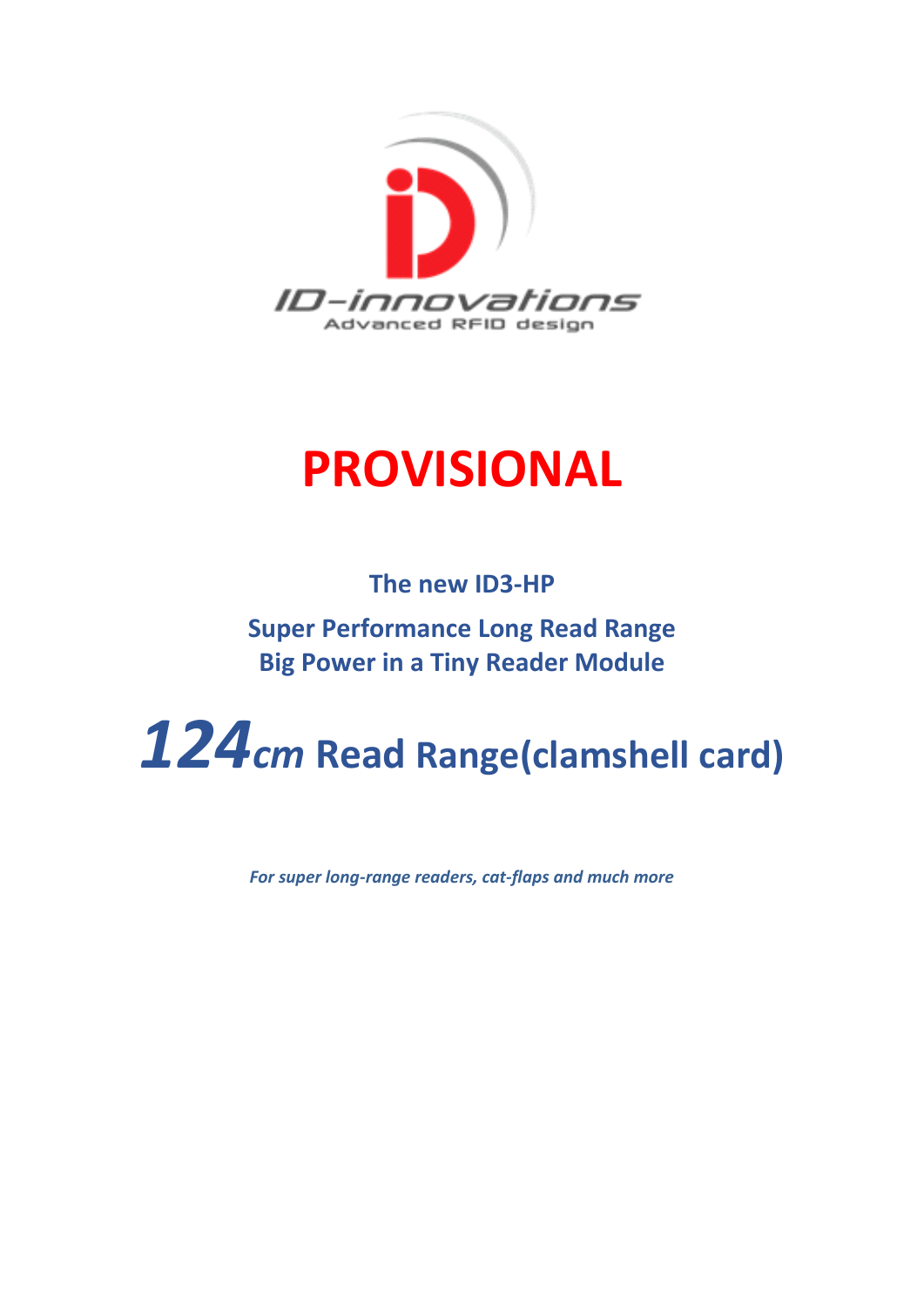

# **Contents**

- 1. Overview
- 2. Applications
- 3. Pin Out for the ID3-HP Series
- 4. Device Operational Characteristics
- 5. Data Formats
- 6. Magnetic Emulation Waveforms
- 7. Pin descriptions & Setting Data Formats
- 8. Absolute Maximum Ratings
- 9. Examples of External Antenna Configurations for the ID3-HP
- 10. Choice of Tuning Capacitor
- 11. Direct Connection to a Computer RS232
- 12. Connection to a Processor UART
- 13 Connecting a Read LED
- 14. Choice of Power Supply and switching Regulators
- 15. Designing Antenna Coils for the ID3-HP
- 16. Fine Tuning the ID3-HP Antenna
- 17. Construction and Design Notes
- 18 Thermal Management
- 19. ID3-HP Compatibility Issues with the ID2, ID3-LA
- 20 Circuit of ID3-HP Test Demo Board
- 21 PCB Details of ID3-HP Demo Board
- 22. Useful information
- 23. If Long Range Matters Buy Long Range cards
- 24. Module Dimensions
- 25. Contact Information
- 26. Disclaimer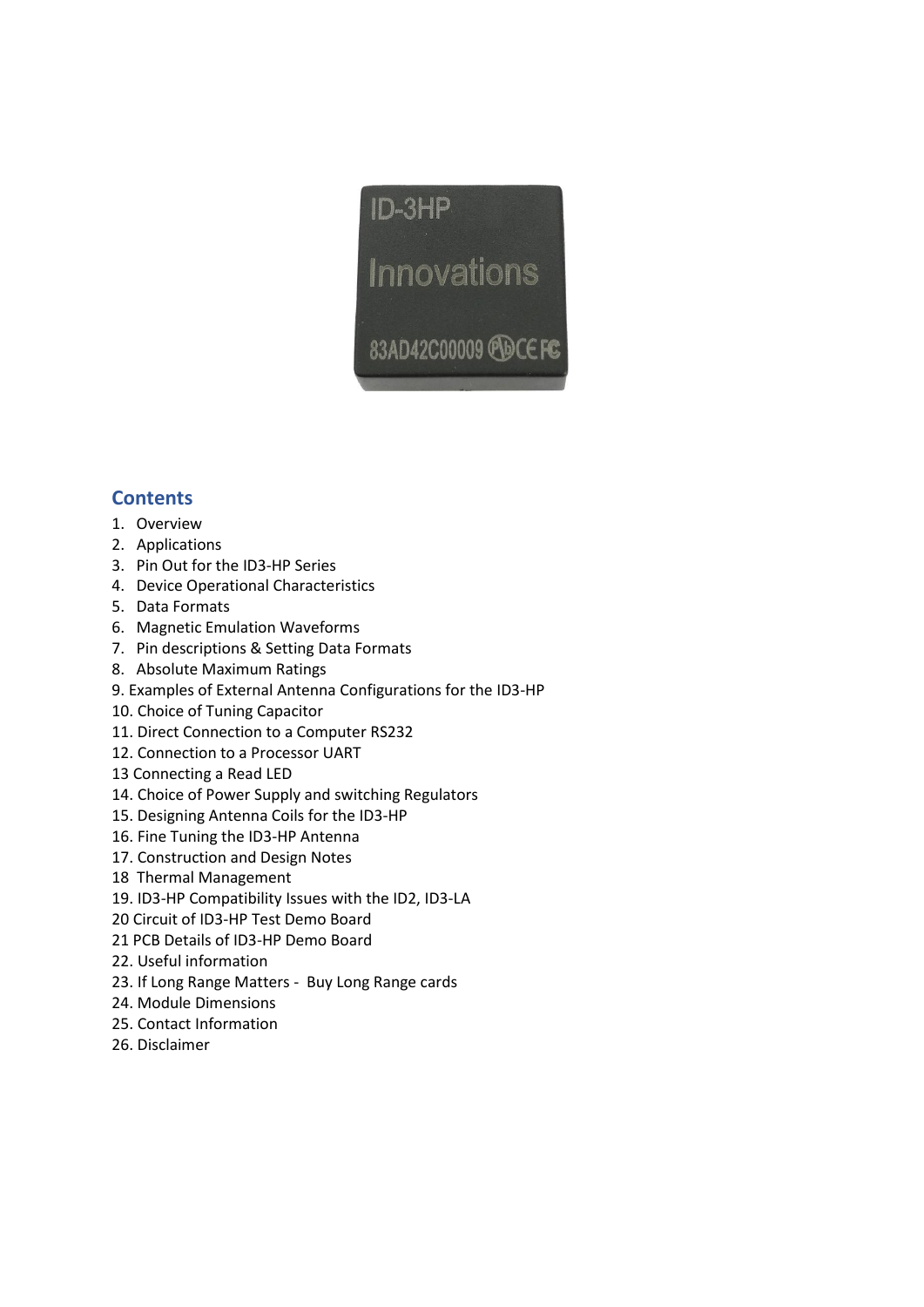#### **1. Overview**

The new high performance ID3-HP module is a game changer, there is simply nothing like it anywhere in the World and it comes in a tiny 21x22mm package that is 6mm high. The ID3-HP is an inexpensive route to very long range readers. The ID3-HP shares the same footprint and functionality as the popular ID2/12/20 and ID-3/12/20 LA series.

With a 5v supply the ID3-HP module can achieve a whopping *124cm* read-range from a clamshell card and *83CM* from an ISO card using a 350x265mm antenna. It can also provide up to 35cm read range with a diminutive 35mm x 36mm external antenna and 16cm using a tiny 24x24mm antenna depending on the size and quality of card.

The ID3-HP series may be used as drop-in replacements for the ID3 module in many applications, instantly increasing the performance. The extra power comes with a caveat – extra current consumption.

ID Innovations provide suitable medium and small range coils compatible with the ID3-HP. The modules are pin and function compatible with the ID2/12/20 and ID3/ID12/ID20-LA series and feature ASCII, Wiegand26 and Magnetic ABA Track2 data output formats.

# **2. Applications**

Suitable applications include:-

- Medium, long and very long-range RFID readers.
- Cat and dog flaps
- Through wall readers
- Logistics and Robotics
- High Power Portable tag readers

# **3. Pin Out for the ID3-HP Series**

|                              | 11∎    |
|------------------------------|--------|
| 1<br>п                       | $10 -$ |
| $\overline{\mathbf{c}}$<br>п | $9 -$  |
| $\overline{\mathbf{3}}$<br>п | $8 -$  |
| $\overline{4}$<br>π          | 7<br>п |
| $\overline{5}$               | 6<br>Ξ |

| 1              | Ov Supply            |
|----------------|----------------------|
| $\overline{2}$ | Reset                |
| 3              | RF Out               |
| 4              | RF In                |
| 5              | Mag CP               |
| 6              | Card in Range        |
| 7              | <b>Format Select</b> |
| 8              | Data1                |
| 9              | Data0                |
| 10             | Beeper               |
| 11             | +Supply              |

Bottom View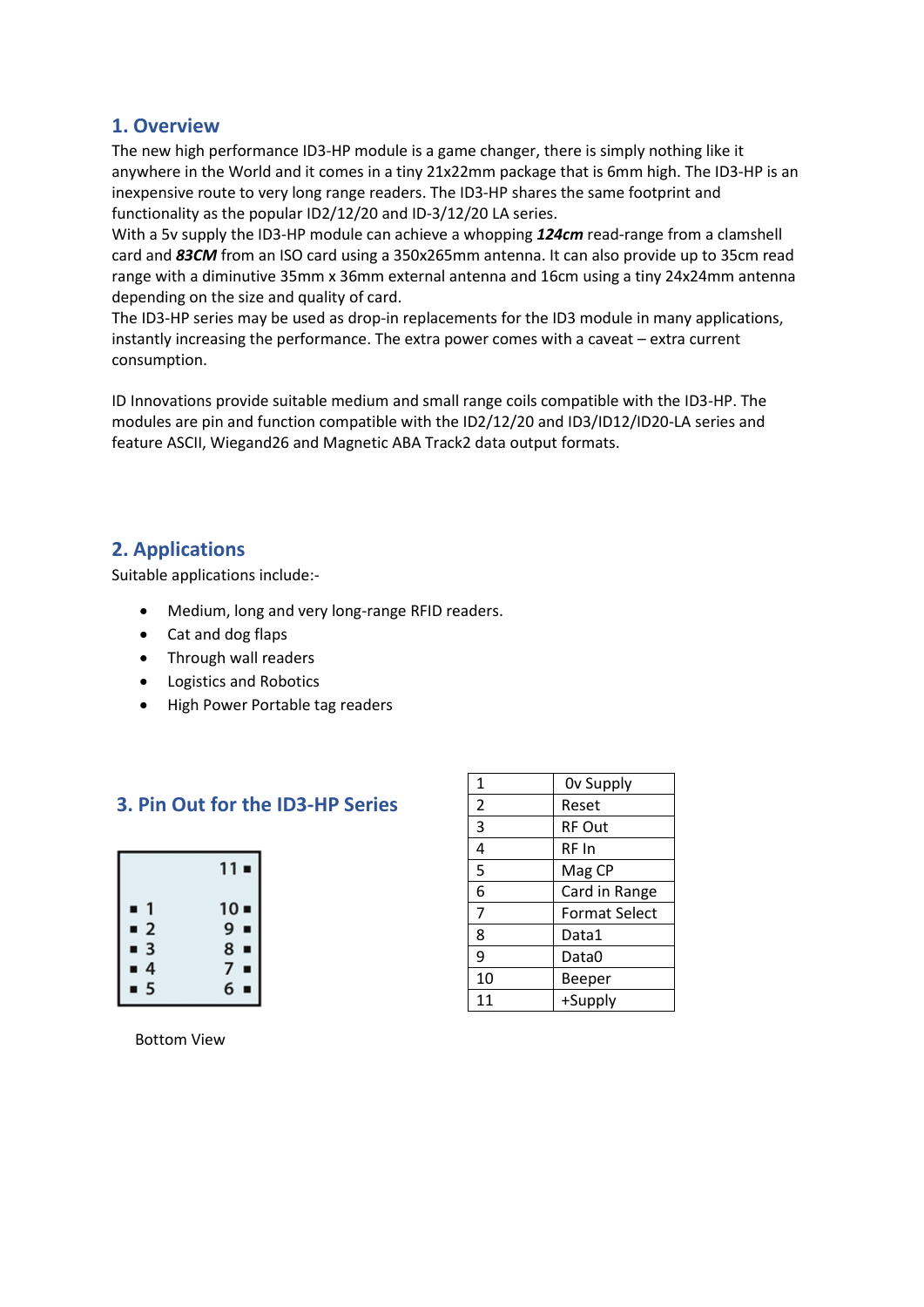# **4. Device Operational Characteristics**

| <b>Parameter</b>  | $ID3-HP$                                                                 |
|-------------------|--------------------------------------------------------------------------|
| Frequency         | 125 kHz nominal                                                          |
| Card Format       | EM 4001 or compatible                                                    |
| Read Range ID3-HP | Up to 124cm using a suitable antenna using ID-Innovations clamshell card |
| Temperature Range | $-10$ deg C to 60 deg C                                                  |
| Encoding          | Manchester 64-bit, modulus 64                                            |
| Power Requirement | +4.5 VDC thru +5 VDC @ 35mA- 250mA                                       |

#### **5. Data Formats**

Output Data Structure - ASCII - 9600 Baud, No Parity, 1 stop bit.

Output = CMOS (Push Pull) 0-Vdd

| STX (02h) | DATA (10 ASCII)   CHECK SUM (2 ASCII)   CR   LF   ETX (03h) |  |  |
|-----------|-------------------------------------------------------------|--|--|
|           |                                                             |  |  |

Example for Calculation of Checksum for ASCII

Suppose the output Data is 0C000621A58E

Here the actual data is 0C,00,00,06,21,A5 and the checksum is 6E

Using binary, we Exclusive OR the bit columns

|                 | 0C. | =   | 00001100      |
|-----------------|-----|-----|---------------|
|                 | 00  | $=$ | 00000000      |
|                 | 06  | =   | 00000110      |
|                 | 21  | $=$ | 00100001      |
|                 | A5  | =   | 10100101      |
| <b>CHECKSUM</b> |     |     | 10001110 (8E) |

#### Output Data Structure - Wiegand26 – 1mS repeat, 50uS pulse. Open Drain

| і 4<br>. . | ∽<br>-          | 13 | 14 |  | b |    | 8   | 19  | 10             | 11 | 12 | 13     | 14 | 15 | 16 | 17 | 18 | 19 | 20 | 21 | ▵ | 23 | 24 | 25 | 26 |
|------------|-----------------|----|----|--|---|----|-----|-----|----------------|----|----|--------|----|----|----|----|----|----|----|----|---|----|----|----|----|
| IP         | -               | ıE | -  |  |   | ــ | . . | . . | -              | -  |    | F<br>- | ١o | O  | lO | ◡  | IО | ۰C | C  | Ć  | O | ١O | ╰  | 0  |    |
|            | Even parity (E) |    |    |  |   |    |     |     | Odd parity (O) |    |    |        |    |    |    |    |    |    |    |    |   |    |    |    |    |

P = Parity start bit and stop bit

#### Output Data Magnetic ABA Track2 – At Approx. 80cm/sec. Open Drain

| 10 Leading<br>Zeros | $\sim$<br>∼<br>ັບ | Data | $ \epsilon$<br>-- | $\sim$<br>LUN | $\overline{ }$<br>Zeros<br>Ending<br>∸ |
|---------------------|-------------------|------|-------------------|---------------|----------------------------------------|

[SS is the Start Character of 11010, ES is the end character of 11111, and LRC is the Longitudinal Redundancy Check.]

# **6. Magnetic Emulation Waveforms**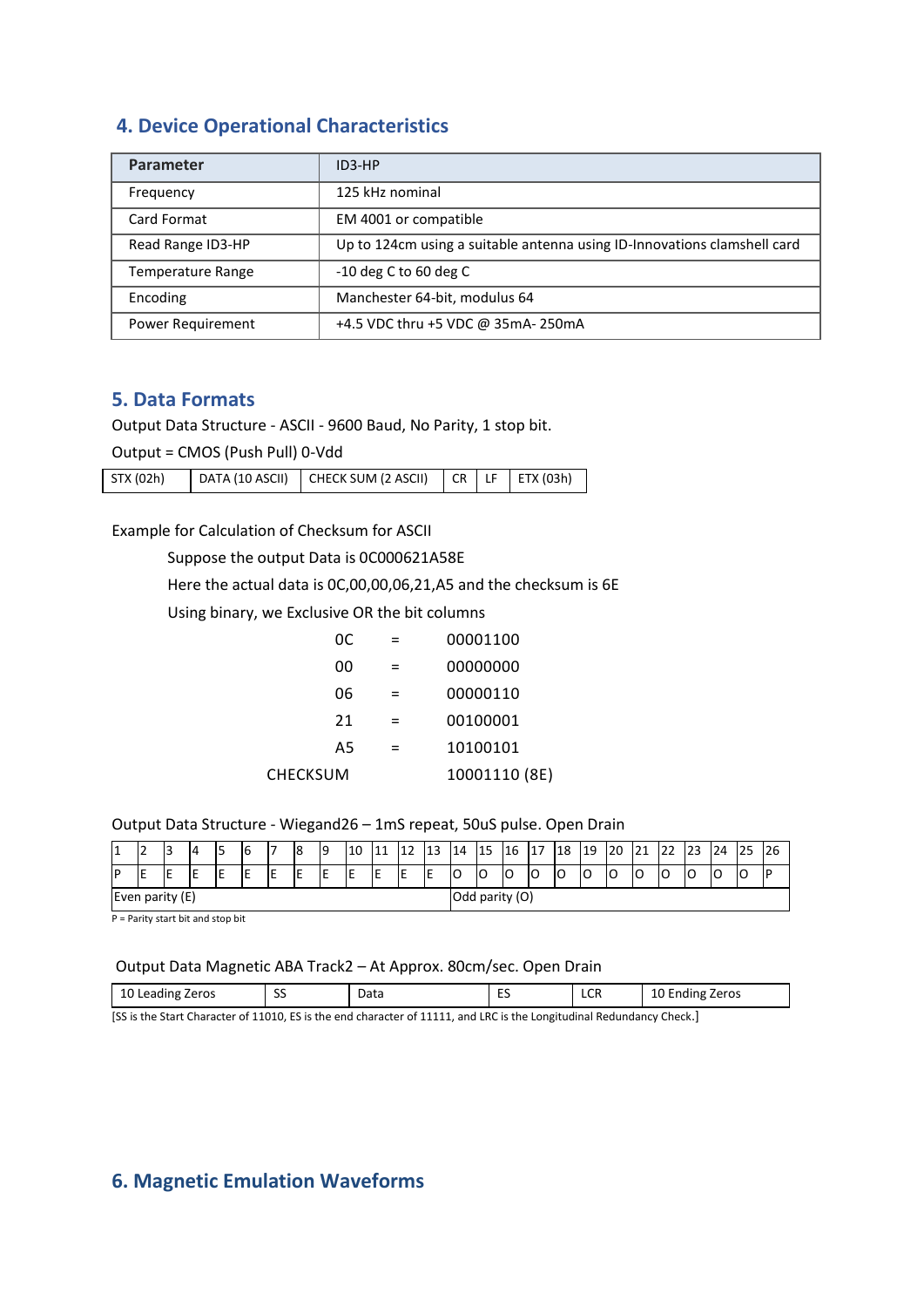

Blue = Clock, Brown = Data

Start and End Sequences for Magnetic Timing



#### **Data Timings for Magnetic Emulation**



The magnetic Emulation Sequence starts with the Card Present Line going active (down). There next follows 10 clocks with Zero '0' data. At the end of the 10 leading clocks the start character (11010) is sent and this is followed by the data. At the end of the data the end character is sent followed by the LCR. Finally, 10 trailing clocks are sent and the card present line is raised.

The data bit duration is approximately 330uS. The approximate clock duration is 110uS. Because of the symmetry data can be clocked off either the rising or falling edge of the clock.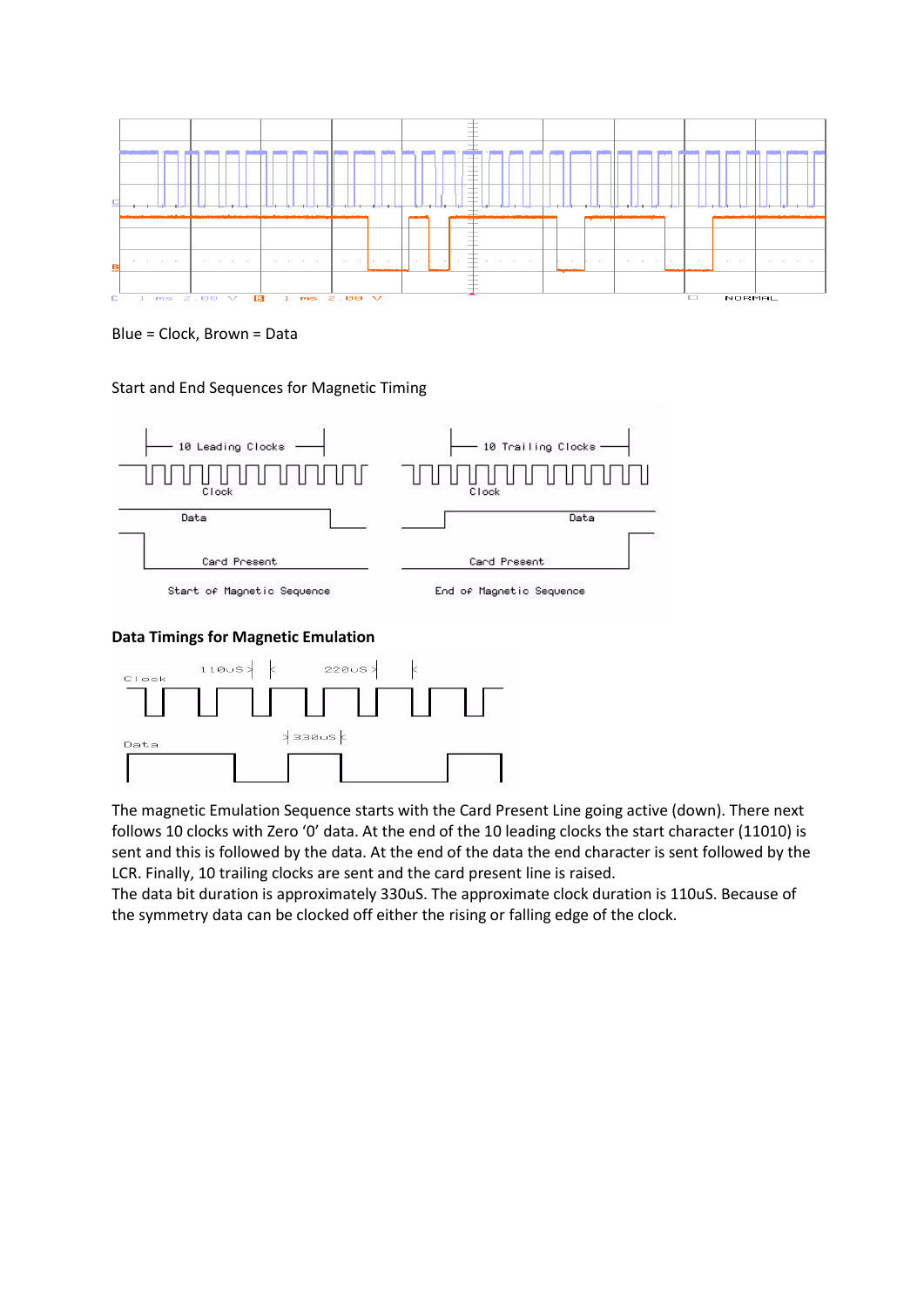| Pin#             | <b>Description</b>              | <b>ASCII</b>      | <b>Magnet</b><br><b>Emulation</b> | Wiegand26         |
|------------------|---------------------------------|-------------------|-----------------------------------|-------------------|
| Pin 1            | Zero Volts                      | <b>GND OV</b>     | <b>GND OV</b>                     | GND <sub>OV</sub> |
| Pin 2            | Strap to Pin11                  | Reset Bar         | Reset Bar                         | Reset Bar         |
| Pin <sub>3</sub> | To External Antenna ID3-HP only | Antenna           | Antenna                           | Antenna           |
| Pin 4            | To External Antenna ID3-HP only | Antenna           | Antenna                           | Antenna           |
| Pin 5            | Card Present                    | No function       | Card Present*                     | No function       |
| Pin 6            | Tag in Range (Future)           | Tag in Range      | Tag in Range                      | Tag in Range      |
| Pin 7            | Format Selector (+/-)           | Strap to GND      | Strap to Pin 10                   | Strap to +5V      |
| Pin <sub>8</sub> | Data 1                          | <b>CMOS</b>       | $Clock*$                          | One Output*       |
| Pin 9            | Data 0                          | TTL Data (invert) | Data*                             | Zero Output*      |
| <b>Pin 10</b>    | 3.1 kHz Logic                   | Beeper / LED      | Beeper / LED                      | Beeper / LED      |
| Pin 11           | DC Voltage Supply               | $+2.8$ thru 5V    | +2.8V thru 5V                     | $+2.8V$ thru 5V   |

# **7. Pin Description & Setting Data Format**

\*Open drain requires 4K7 Pull-up resistor to +5V

**Pin1** is the zero volts supply pin and the communications common ground.

Pin2 is used in manufacture and should be strapped to pin11 at all times.

**Pin3** should be connected to the external antenna.

**Pin4** should be connected to the external antenna. Extreme care should be taken to ensure the RF voltage applied to this pin is less than 200v PKPK at all times.

**Pin5** is only used as a 'Card Present' output when the output format is set to Magnetic Emulation. For timings see the 'Magnetic Emulation Waveforms in section 5.

**Pin6** is used as a 'Tag in Range' indicator. When a tag is in range the pin is set to VDD voltage else it is at 0v. Pin6 output has an internal 3K3 resistor and may be used to drive an LED directly. **Pin7** is the format selector. The format selector selects the format depending where it is connected. See table above. Note that the output format is decided at switch on and cannot be changed later. Pin8 has alternate functions. When the output format is set to Magnetic Emulation pin8 is used as the 'Clock' output. For timings see the 'Magnetic Emulation Waveforms in section 5. The alternate mode is active when the output format is set to ASCII and pin8 then outputs the ASCII data. Pin 8 may be used to connect to a computer RS232 input. See section on connecting to a computer. Pin9 is active when the output format is set to ASCII and it outputs complementary (inverted) ASCII data output. Pin 9 is also suitable for connection to a UART.

**Pin10** is the beeper out pin. When the beeper is active pin10 delivers an output square wave of approximately 3.3KHz. The pin is not buffered and cannot be used to drive a beeper directly. **Pin11** is the DC positive supply pin. The supply voltage must be free from noise and preferably from a linear regulator with less than 100uV RMS noise. Many inexpensive regulators have noise levels below these levels. See the section on choice of power supply. See section on power supplies. The module will operate down to 3 volts but for full power 4.5-5 volts is recommended.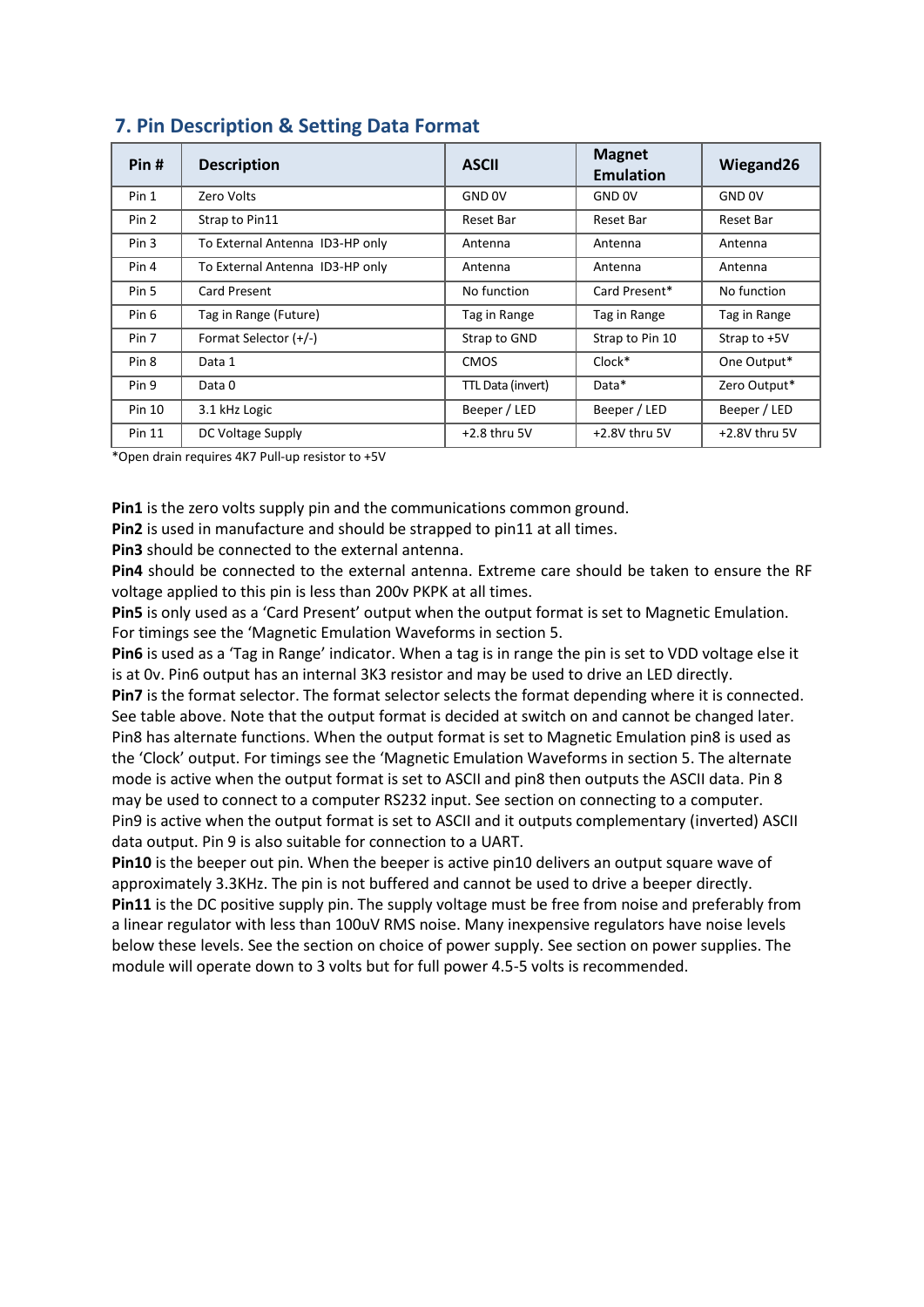# **8. Absolute Maximum Ratings**

| Maximum continuous supply current                                      | DC supply              | 230 <sub>m</sub> A |
|------------------------------------------------------------------------|------------------------|--------------------|
| PK supply current for 60 seconds                                       | DC supply              | 400 <sub>m</sub> A |
| PK instantaneous supply current                                        | DC supply              | 500 <sub>m</sub> A |
| RF voltage at Pin4                                                     | RF in                  | 200v PKPK          |
| Maximum voltage applied to Pin 2                                       | Vcc.                   | 5.5volt            |
| Maximum voltage applied to Pin 2                                       | Reset                  | $Vcc \pm 0.7v$     |
| Maximum current drawn from Pin 3                                       | Antenna                | 2.5amps PKPK       |
| Maximum 125 KHz RF Voltage at Pin 4                                    | Antenna                | 300v PKPK          |
| Maximum current drawn from Pin 5                                       | <b>Card Present</b>    | ±5mA               |
| Maximum current drawn from Pin 6                                       | Tag in Range           | ±5mA               |
| Maximum Voltage at Pin 7                                               | <b>Format Selector</b> | Vcc $±0.7v$        |
| Maximum current drawn from Pin 8                                       | Data1                  | $±$ 5mA            |
| Maximum current drawn from Pin 9                                       | Data0                  | $±-5mA$            |
| Maximum current drawn from Pin 10                                      | Beeper                 | ±10mA              |
| Additionally, Pins 5, 6, 7, 8, 9 & 10 may not have a voltage exceeding |                        | $Vcc \pm 0.7v$     |

These ratings are absolute maximums and operation at or near the maximums may cause stress and eventual damage or unpredictable behaviour.

# **9. Examples of External Antenna Configurations for the ID3-HP**

If the user is making their own antenna then do not fixate on the stated capacitor values. Find a source of COG 2-5% capacitors and use capacitors in parallel to get a good tune.

Thicker antenna wire will give more range but it must be remembered that the RF peak to peak voltage at pin4 must not exceed 200PKPK and the DC supply current should not exceed 0.23A in normal use. When testing the power should be ramped up slowly to make sure the parameters are within maximum limits. *We recommend adding a 2w 2.2R resistor in series with the coil for test and reducing to zero ohms to make sure the DC current and PKPK are not exceeded*. For short term testing the current may be allowed to go as high as 0.4 amperes for no longer than 1minute.

Also note that the Q of an antenna coil is, to a first order, proportional to the weight of the copper used. It is simple, for a given inductance the more copper the higher the Q. There is a popular misconception that the higher inductance the higher the Q, indeed, old 125Khz readers employed very high inductances but the fact is there is no need to make the inductance high to get a good Q, in fact lower inductances generally work better. To get the absolute peak performance from your large antenna nothing beats Litz, at a cost. ID Innovations market Litz wire and wound coils upon request providing a minimum order.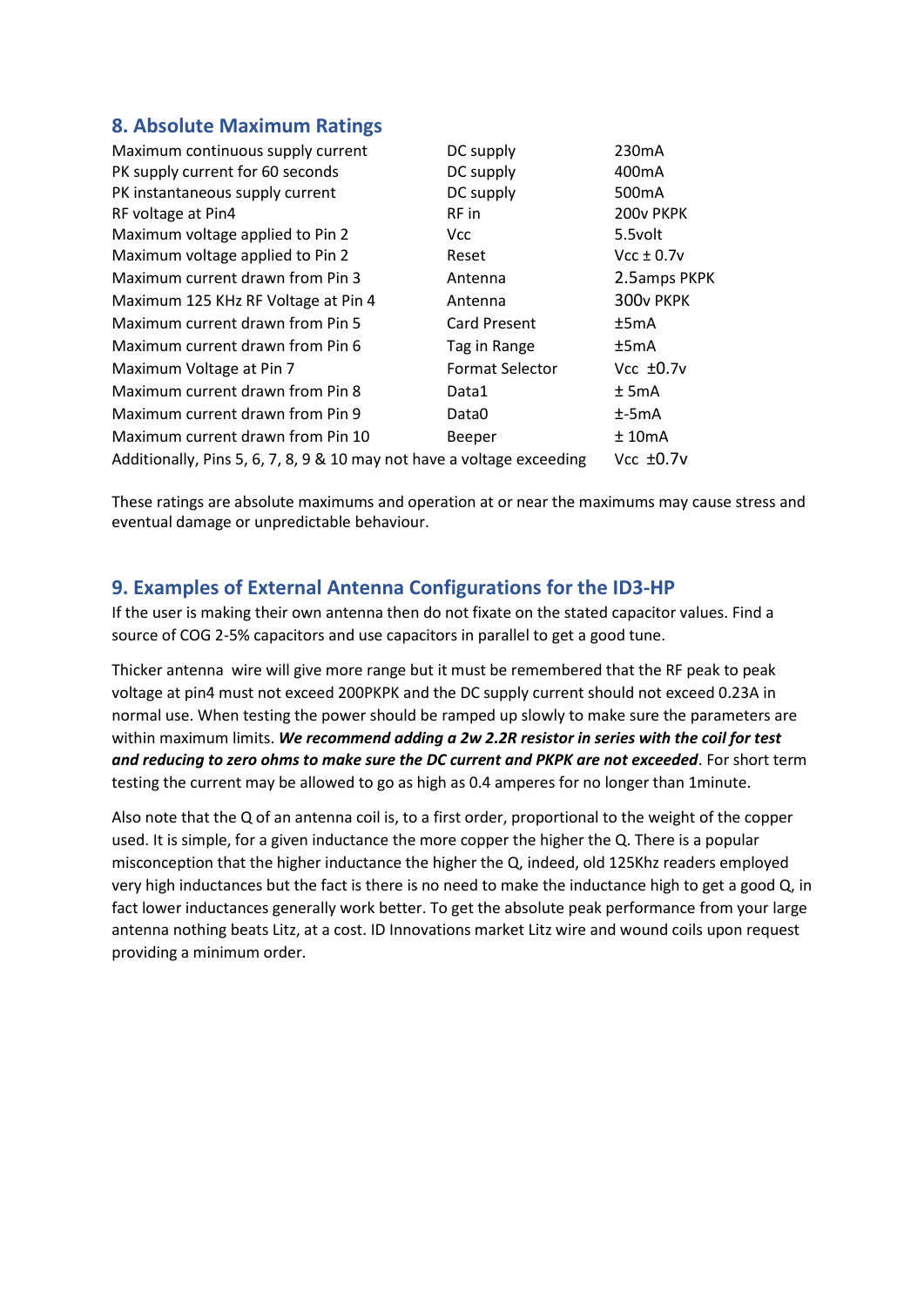#### **ID3-HP Low Power**



This simple low power configuration uses the internal tuning capacitor. The ID3-HP may be used as drop-in replacement for the ID3 or ID2 providing the RF voltage at pin4 is kept below 200v PKPK.





| Example 4 0.4mm Dia. copper wire |                  |  |  |  |  |
|----------------------------------|------------------|--|--|--|--|
| Size 60 x 95 mm, 46 Turns 488uH  |                  |  |  |  |  |
| 4n56 (3n9 + 680p)<br>C1          |                  |  |  |  |  |
| C <sub>2</sub>                   | 10n COG 100v     |  |  |  |  |
| L1                               | 488uH @ 1khz     |  |  |  |  |
| R1                               | 680K             |  |  |  |  |
| DC                               | 4.8v @ 150mA     |  |  |  |  |
| Range 1                          | 49cm Clamshell   |  |  |  |  |
| Range 2                          | 31cm ISO         |  |  |  |  |
| <b>Notes</b>                     | Antenna in Stock |  |  |  |  |

|                                 | Example 2 LITZ 30x0.1 wire. |  |  |  |
|---------------------------------|-----------------------------|--|--|--|
| Size 150 x 150mm, 46Turns 820uH |                             |  |  |  |
| C1                              | 2n4 (2n2 + 220p)            |  |  |  |
| C <sub>2</sub>                  | 10n COG 100v                |  |  |  |
| L1                              | 822uH @ 1khz                |  |  |  |
| R1                              | 680K                        |  |  |  |
| DC                              | 4.8v @ 210mA                |  |  |  |
| Range 1                         | 84cm Clamshell              |  |  |  |
| Range 2                         | 61.5cm ISO                  |  |  |  |
| Checked                         | GP 8/3/2019                 |  |  |  |

|                                 | Example 3 0.7 mm Dia. copper wire |  |  |  |  |
|---------------------------------|-----------------------------------|--|--|--|--|
| Size 60 x 95 mm, 42 Turns 350uH |                                   |  |  |  |  |
| C1                              | 7n36 (6.8n + 560p)                |  |  |  |  |
| C <sub>2</sub>                  | 10n COG 100v                      |  |  |  |  |
| L1                              | 366uH @ 1khz                      |  |  |  |  |
| R1                              | 680K                              |  |  |  |  |
| DC                              | 4.8v @ 150mA                      |  |  |  |  |
| Range 1                         | 53cm Clamshell                    |  |  |  |  |
| Range 2                         | 33cm ISO                          |  |  |  |  |
| Checked                         | GP 8/3/2019                       |  |  |  |  |

This configuration is good for coils of all sizes. It allows for high RF power and yet is simple. Care must be taken to keep the RF voltage at pin4 to below 200v PKPK or instant damage will occur to the module. In appendix1 there is a 'FreeBasic' listing for a simple program to determine C1,C2 and L1.

Two examples have been shown. Example1 uses an antenna with 0.46mm wire, while example 2 uses 1mm diameter enamel coated

wire both of which are readily available. Both have extremely long range and can read a clamshell card at around 80-100cm and a tiny 11.4mm glass tag at 18-20cm.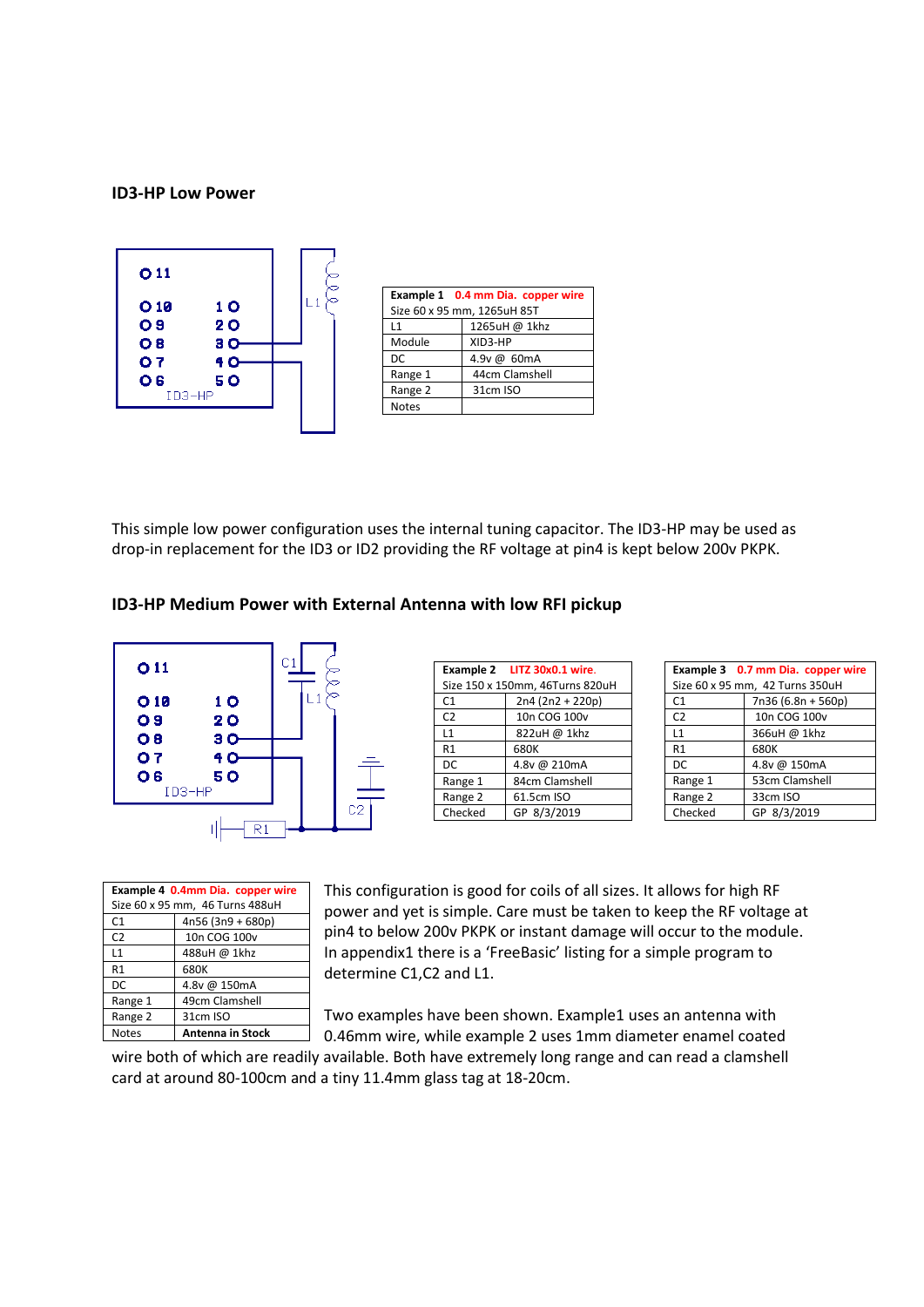#### **ID3-HP High Power with External Antenna with low RFI pickup**

At this point we are getting very good read range and low pickup. The extra range is accountable to less pickup from noise sources.



| Example 6 LITZ 30x0.1 wire.     |                 |  |  |
|---------------------------------|-----------------|--|--|
| Size 265 x 350mm, 28Turns 769uH |                 |  |  |
| C <sub>1</sub>                  | 4n7 COG 200V    |  |  |
| C <sub>2</sub>                  | 10nF COG 100v   |  |  |
| C <sub>3</sub>                  | 6n8 COG 200v    |  |  |
| L1                              | 769uH @ 1khz    |  |  |
| R1                              | 680K            |  |  |
| DC                              | 4.7v @ 220mA    |  |  |
| Range 1                         | 120cm Clamshell |  |  |
| Range 2                         | 81cm ISO        |  |  |
| Checked                         | GP 8/3/2019     |  |  |

#### **ID3-HP High Power with External Antenna with lowest RFI pickup**

The version below has the longest range of all antenna configurations and the absolutely lowest electrical pickup. The antenna is centre tapped and can handle a lot of power.



|                            | Example 7 LITZ 30x0.1 wire. Size |  |  |
|----------------------------|----------------------------------|--|--|
| 265 x 350mm, 28Turns 769uH |                                  |  |  |
| C <sub>1</sub>             | 3n9 COG 200V                     |  |  |
| C <sub>2</sub>             | 10n COG 100v                     |  |  |
| C <sub>3</sub>             | 4n1 (3n9 +220p) COG 200v         |  |  |
| C <sub>4</sub>             | 47n XR7 50v                      |  |  |
| L1                         | 820uH @ 1khz                     |  |  |
| R1                         | 680K                             |  |  |
| DC                         | 4.7v @ 220mA                     |  |  |
| Range 1                    | 124cm Clamshell                  |  |  |
| Range 2                    | 83cm ISO                         |  |  |
| Checked                    | GP 8/3/2019                      |  |  |

### **10. Choice of Tuning capacitors**

We recommend using COG or MPP capacitors. COG capacitors are considered ideal with very low temperature change. Often the permissible peak to peak RF voltage on a COG capacitor can be 2x the stated DC value but for MPP types it is best to use a much higher voltage rating. MPP types have more temperature drift.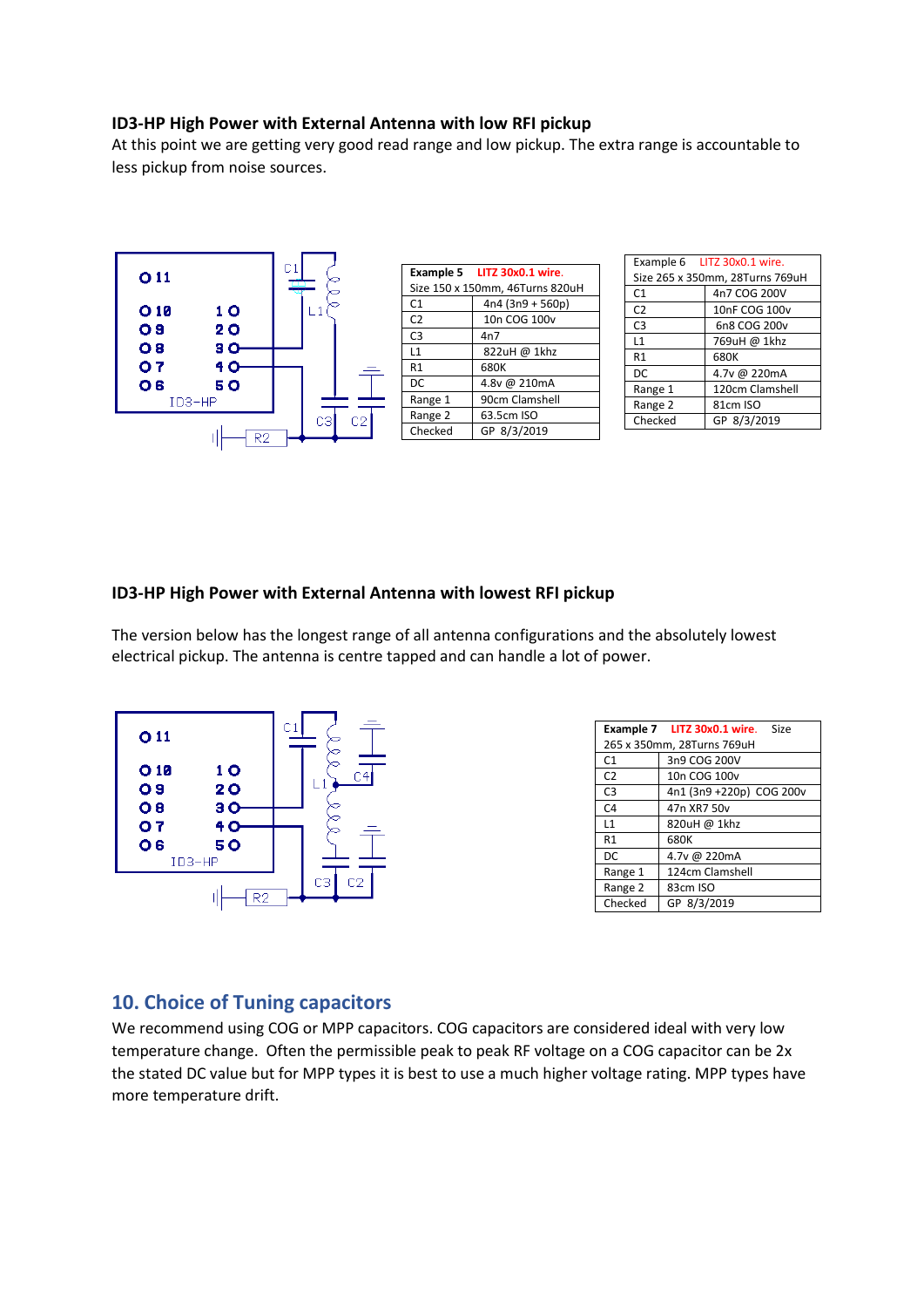# **11. Direct Connection to a Computer RS232**

Direct connection to a computer RS232 can be made by connecting Pin8 to a 1k series resistor and connecting the other end of the resistor to the computer RS232 input. The mode is called pseudo RS232. On a standard D9 socket, connect module Pin8 via the series 1k to pin2 of the D-type. Connect the ground to Pin5 on the D-type. Leave the TX pin3 open. See "Useful Information" below for free terminal download information.

Note that a +2.8v rail will result in the data outputs having a lower swing and may not be suitable for all computers.

#### **12. Connection to a Processor UART**

Direct connection to UART is made by connecting Pin9 to the UART Rx in pin.

### **13. Connecting a Read LED**

Sometimes the user may not want to drive a beeper but may still need to drive an LED. In this case a driver transistor may not be necessary. Connect a 4K7 resistor to the Pin10 and directly drive the anode of a high efficiency LED and connect the cathode to ground.

# **14. Choice of Power Supply and Switching Regulators**

The choice of power supply is very important. The ideal power supply will use an inexpensive low noise linear regulator such as the **LF50BDT**. Rugged batteries may also be used without a regulator, a suitable arrangement consists of 3 alkaline cells to give 4.5-5 volts.

Switching power supplies are popular, however switching supplies can cause several problems when used with 125KHz readers. The switching frequency and its harmonics must not be close to 125KHz, neither can it be a multiple of 125khz or interference can result and will reduce the read range. Another issue is output voltage ripple. For long range the output ripple should be less than 0.3mV PKPK, so it is impossible to use switched power supplies directly without additional layers of smoothing.

The recommended solution powered by an inexpensive switching power adapter and a further linear regulator is shown below. It actually delivers about 4.75volts to the ID-HP3 module at 0.25A, which is good enough to give a read range of 120cm with a good clamshell card and the recommended long range antenna. There is little heat dissipation if is fed by a commercial 6volt switching supply power supply adapter.



| Power Supply |                |  |  |
|--------------|----------------|--|--|
| C1           | 10uF 10v XR7   |  |  |
| C2, C3       | 680uF 10v      |  |  |
| C4           | 10uF 25v       |  |  |
| R1           | 0.47R          |  |  |
| l 1          | Murata 13R334C |  |  |
|              | 330uH 0.64 Ohm |  |  |
| Reg1         | LF50ABV        |  |  |
| Module       | ID3-HP         |  |  |
|              |                |  |  |

Mount L1 so that there is no pick up from the antenna. We achieved this by folding L1 over on its side.

The module runs from 3v thru 5v. To get the full read-range use 4.5-5v at pin11.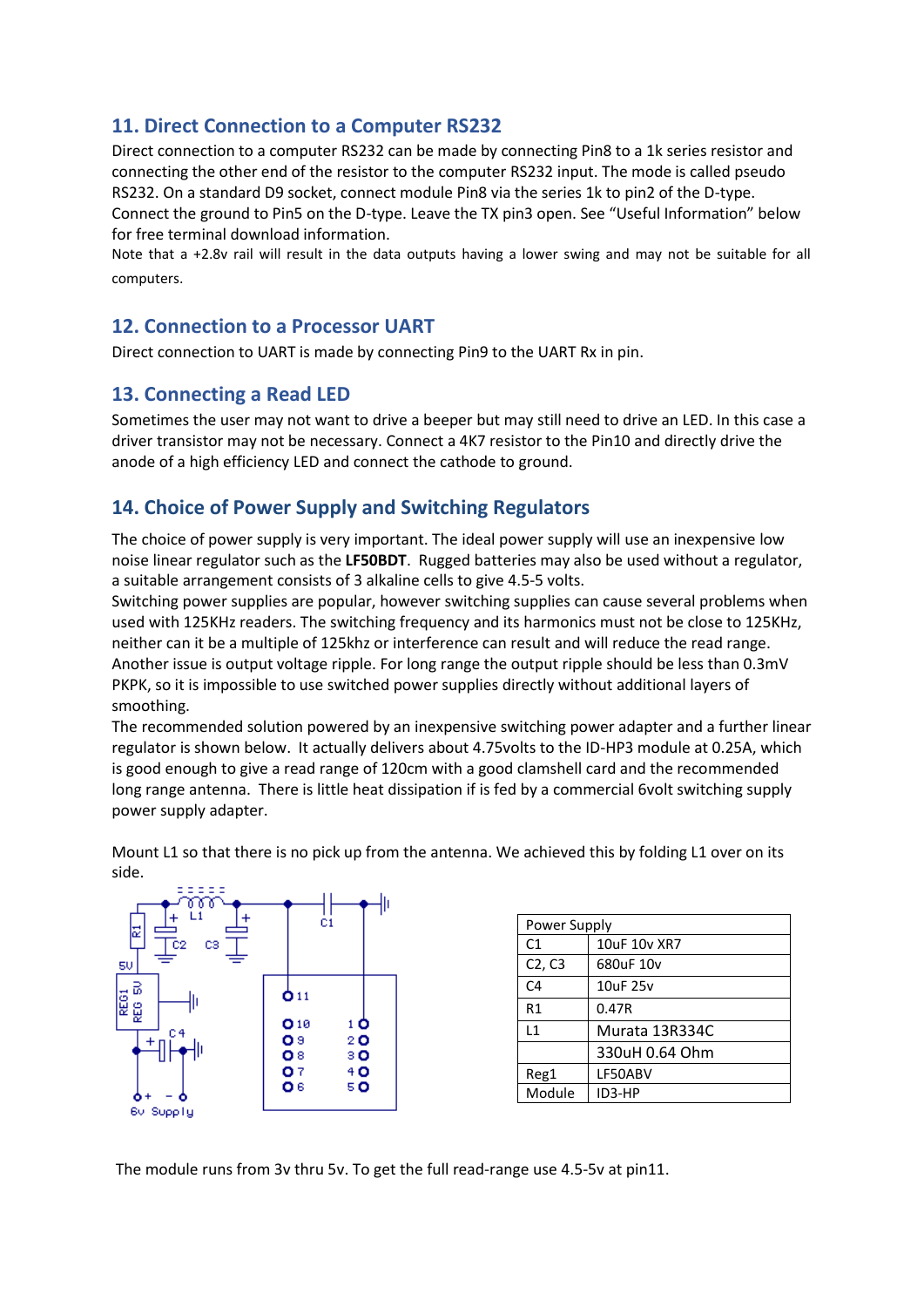# **15. Designing Antenna Coils for the ID3-HP**

Because the ID3-HP is exceptionally powerful it gives far greater freedom with the coil design since it can easily drive antennas up to 40cm in diameter. The coil diameter has a major influence on read range. It should also be remembered that larger coils tend to pick up more unwanted interference. The diameter of the coil in the tags also greatly affects read range because small coils require correspondingly greater field strengths and the coupling is less. Thus, the optimum coil for a button tag or glass tag will usually be smaller than would be the case for an ISO card. Small coils have the advantage of high field strengths.

The recommended Inductance for short range is 1.26mH because this will tune with the internal capacitor in the module and no external capacitor will be required.

In most circumstances the bigger the antenna the better, provided the reader is generating enough field strength to excite the tag. If the reader is located in a position where there is a lot of heavy interference then less range is unavoidable. In such situations the coil should be made smaller to increase the field strength, and reduce the RFI pickup. It should be noted that the last antenna arrangement described in Example 7 has low RFI pickup despite the large size. It is difficult to give examples of compacted overwound coils for hand winding because the closeness and tightness of the winding will dramatically change the inductance. A machine wound coil will have much more inductance than a similar hand wound coil and more capacitance too.

The read range will increase with the Q of the coil. Low Q coils have a low circulating current and corresponding low range. Litz wire is the gold standard for high Q coils but comes at a price. For low read range, we recommended an inductance of 1.26mH because an external tuning capacitor will not be required.

ID Innovations offer several sizes of coils for short, medium and long range applications. Sometimes the antenna coil is of necessity surrounded by a metallic enclosure or has an adjacent copper PCB plane. Both these structures will behave like a shorted turn and will set up a current in opposition to the ID3-HP antenna coil current. This is analogous to adding a negative inductance on the antenna and reducing the inductance. Some range can be clawed back by either increasing the inductance or increasing the capacitance.

Small areas of aluminium sheet can be used to tune antennas if the inductance is slightly too high. Similarly adding ferrite material near the antenna can increase inductance if the inductance is slightly too low.

**Warning.** Do not exceed the stated maximum voltages and currents for the ID3-HP RF output. The RF voltage at pin4 should be kept below 200vPKPK. The module is very unforgiving if this upper limit is exceeded.

### **16. Fine Tuning the ID3-HP Antenna.**

We recommend using an oscilloscope for fine-tuning, however for production monitoring the DC current is also a good method. Connect the oscilloscope to observe the 125kHz RF voltage on pin4. Make sure it NEVER exceeds 200vPKPK. Get a sizeable piece of ferrite and bring it up to the antenna loop. If the voltage increases then more inductance is required. If the voltage decreases as the ferrite is brought up to the antenna then the inductance is too great. If no ferrite is available then a piece of aluminium sheet may be used for testing in a slightly different way. Opposing currents will flow in the aluminium and it will act as a negative inductance. If the 125kH RF voltage increases as the aluminium sheet approaches the antenna then the inductance is too high. Note it may be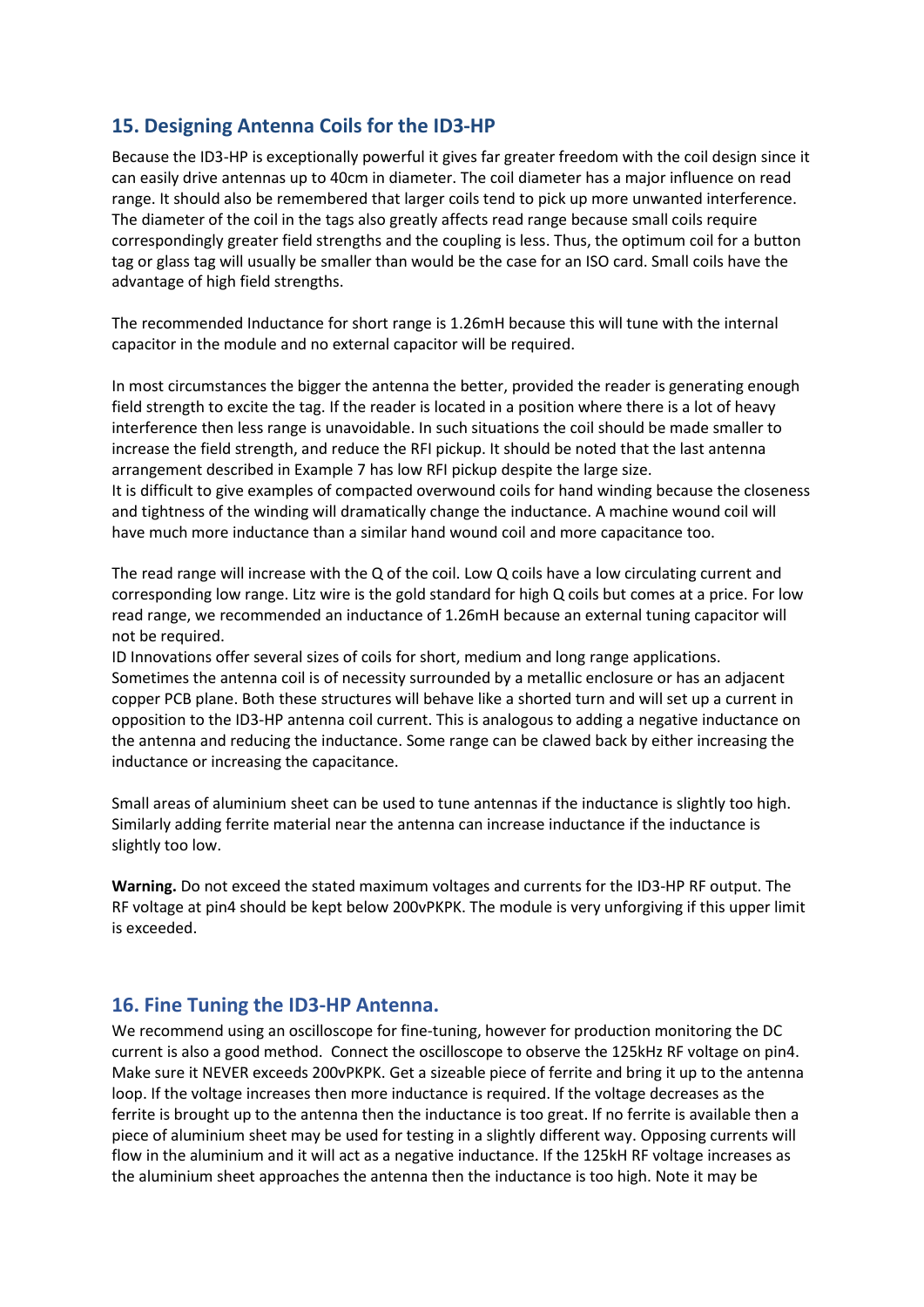possible that the voltage will first maximize then decrease. This means that the module is near optimum tuning. When using ferrite for test then it implies that the coil is a little under value and when using aluminium sheet, it implies the coil is a little over value.

Note that when using low Q coils, the tuning becomes less critical although the range will be reduced. Use of low Q coils can eliminate the need for tuning entirely, significantly reducing production test times. No tuning is cheaper than fine tuning! The huge power of the ID3-HP can to an extent compensate for a low Q coil.

### **17. Construction and Design Notes**

The ID3-HP deserves respect because it can be configured to deliver very high RF power. The following notes should be read closely

Do not route supply tracks delivering power to noisy components such as microprocessors under the ID3-HP to avoid noise pickup. Also make sure that the choke on the power supply is not oriented to pick up the antenna RF field.

It is very important to get good decoupling between pins 1 and 11 and as close to the pins as possible. A suitable capacitor will be the Panasonic 6SVPE150M which is 150uF at 6.3v with a ripple maximum ripple of 3.5Amp at 125khz and an ESR of 0.01 Ohm at 125Khz. This capacitor has a diameter of 5mm. The arrangement on the demo board works equally as well but is physically larger.

We recommend using a LF50ABV series 5volt regulator because it is very stable, low drop out and low noise. We had excellent results with this device reading cards at very long range.

If a switching pre-regulator is used on the PCB then separately decouple the circuitry to prevent feedthrough at the switching frequency. Sometimes the field caused by switching regulators inductor can be minimised using two slightly separated inductors wired to counteract stray the field.

### **18. Thermal Management**

The ID3-HP is a high output powered device and requires an area for heat sinking. Pin1 should be given extra copper tracking to dissipate heat. A minimum of three square centimetres should be used if the DC current is at the 230mA high end. Below a supply current of 150mA there is no tracking requirement. For layout considerations refer to the Demo Board Tracking. Our ID3-HP customers are free to use the demo board tracking in whole or part. Notice that the copper tracking around pin 1 has gaps in it. This is to reduce induced RF currents from the antenna.

### **19. ID3-HP Compatibility Issues with the ID2, ID3-LA**

The ID3-HP is 100% pin compatible and supply voltage compatible with the ID3-LA and its read and output data functionality is also 100% compatible. The ID3-HP has 20x more RF drive power available than the ID3-LA. The ID2 internal tuning capacitor is 1n5 while the internal capacitor in the ID3-HP is 1n2 so an external 300-330pF should be added from pin4 to ground before the ID-3HP can be used as a drop in replacement. (Note that a version without the internal tuning capacitor may be applied for). There must be good decoupling between pins 1 and 11 to ensure stability. See the recommended power supply.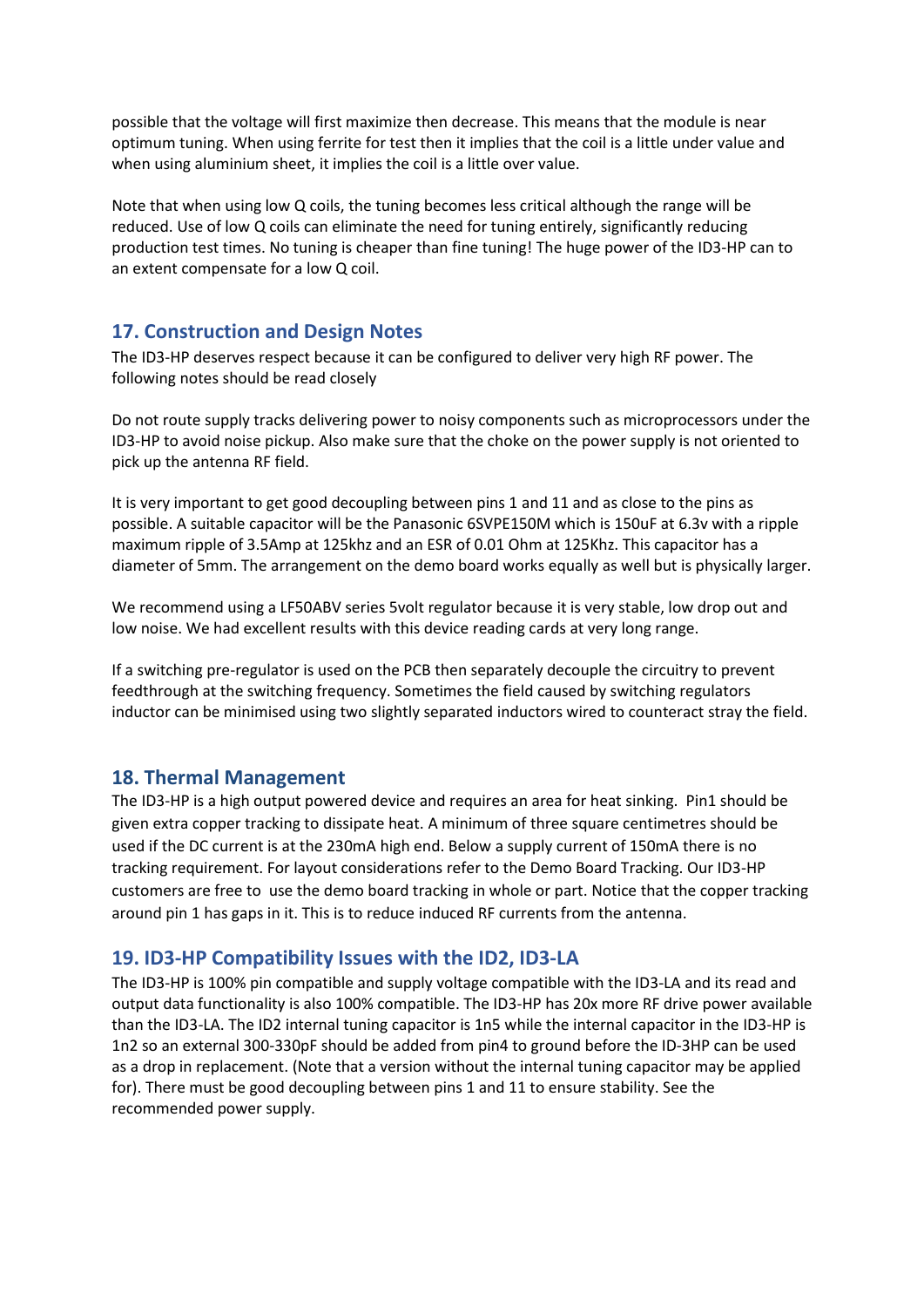### **20. Circuit of ID3-HP Test Demo Board**



| R1                   | 0.47R                  |  |
|----------------------|------------------------|--|
| R2,R8,R9,R10,R11     | 22R                    |  |
| R <sub>3</sub>       | 680K                   |  |
| R4                   | 22R                    |  |
| R5, R6, R7, 4K7      | 4K7                    |  |
| R <sub>13</sub>      | 220R                   |  |
| C <sub>1</sub>       | 10uF 10v XR7           |  |
| C2, C3               | 680uF 10v              |  |
| C <sub>4</sub>       | 4N7 200V COG           |  |
| C5, C6, C8, C10, C13 | Not Fitted             |  |
| C <sub>7</sub>       | Link Out               |  |
| C9                   | 6n8 200v COG           |  |
| C11                  | Link Out               |  |
| C12                  | 10uF 25v               |  |
| C <sub>14</sub>      | 10n 200v COG           |  |
| C <sub>15</sub>      | 47n 50y XR7            |  |
| T1                   | <b>LU120N</b>          |  |
| LED1                 | <b>High Efficiency</b> |  |
| D <sub>1</sub>       | 1N4001                 |  |
| Module               | ID3-HP                 |  |
| L1                   | 330uF 0.64R            |  |
|                      | Murata 13R334C         |  |
| L2 (Antenna)         | 29T, 26cm x            |  |
|                      | 35cm, 720uH            |  |

The above reader circuit is copied from the ID Innovations ID3-HP Demo Board. It is capable of reading clamshell cards at 124cm and ISO cards at 83cm while drawing only 0.22A, using a 26cm x 35cm antenna when supplied by 6volt from a commercial adapter. See Innovations *ID3-HP Demo Board* data sheet for full write up including PCB, antenna and performance details.

*Note that the tuning shows a large number of capacitors although only 3 are used in practice. The rest are spaces for tuning or antenna modification.*

#### $\overline{+1^2}$  $\bigcirc$  $\circ$  $\circ$  $\circ$ ō ø ۱o I. O ¤ bо  $\ddot{\mathbf{o}}$ 최대 18 Innovations ID-HP3 Demo Kit MK1  $\bullet$  $\bullet$ **ISK** ø  $O[R1]$ O 81 11 13 O  $O[R1]$ O REG1 cs c2  $REG1$ cs  $C<sub>2</sub>$  $ID3-HP$  $Demo_1$  $1D3-HF$ oo  $\bullet$ ooo  $81118$   $\bullet$ o  $ID$ -HP3  $00000$ 00000  $00000$ 하비용 <mark>O</mark>  $\overset{D1}{\mathsf{P}}$ 000 ő boold movations  $\sim$ o o $\approx$ 왕대 10종 ۱o lo d ደ  $\frac{1}{2}$  $\circ$ cte  $\circ$ ¢ ደ 00000000 7 뉇 Ŏ ١e Q <u>o o</u> ē <u>AAAAAAAA</u> 유유유유유우 "ס"ס ក Ъ О  $\circ$  $\circ$  $\circ$ 100000000000 100000000000 **ORISO O-RIBO**

### **21. PCB Details of ID3-HP Demo Board**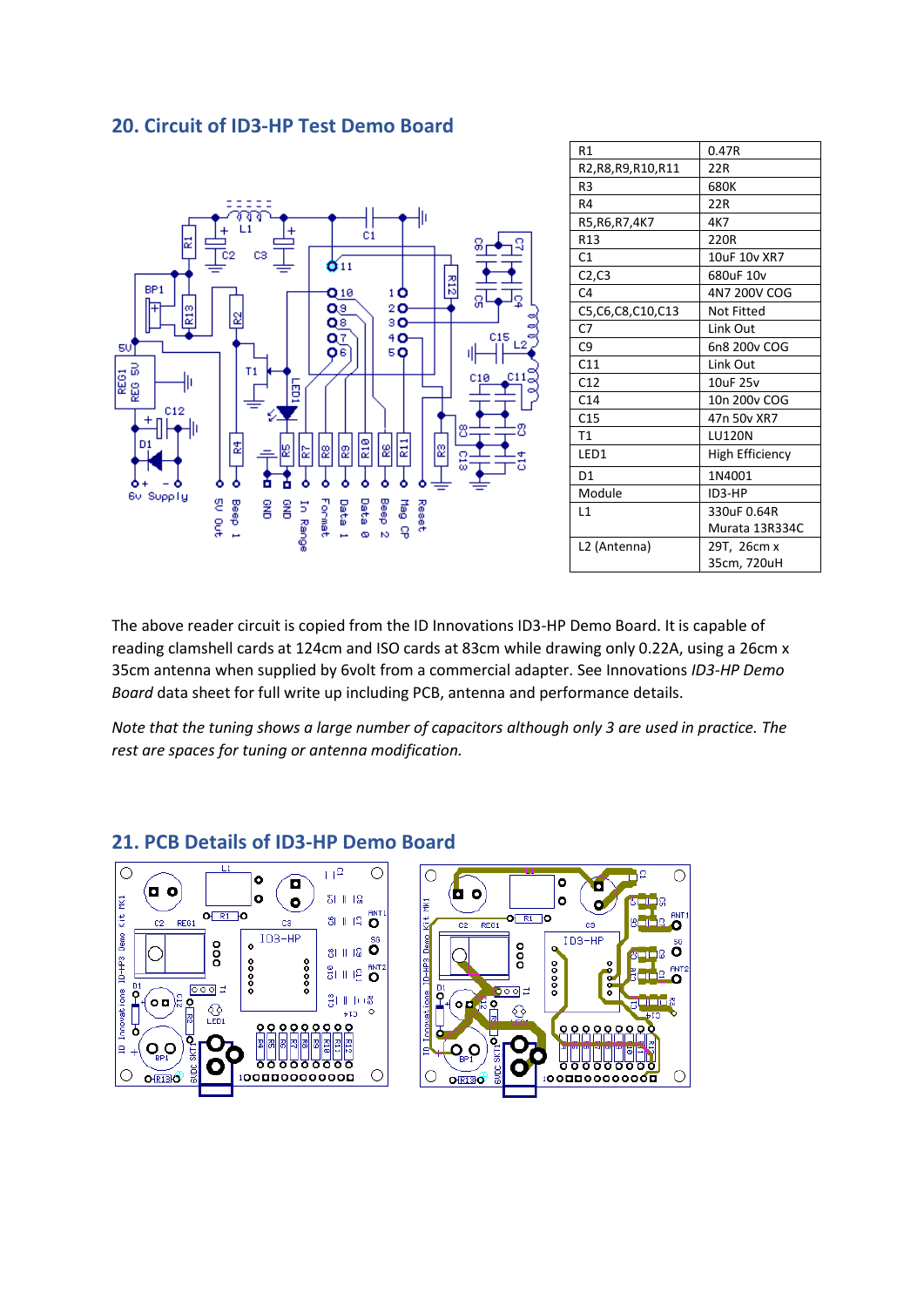

# **22. Useful information**

For general testing we suggest the user downloads a terminal program free from the internet. Here is one particularly good one to consider: <http://braypp.googlepages.com/terminal>

If you have any technical queries please contact your local distributor, they have all the technical resources to help you and support you. Where no local distributor exists, our technical helpline may be contacted by writing to [help@ID-Innovations.com](mailto:help@ID-Innovations.com)

# **23. If Long Range Matters - Buy Long Range cards**

Not all cards are created equal, basically you get what you pay for. To cut costs most ISO card manufacturers use a small 300mm diameter pickup coil. Very few make use of the total area provided by an ISO card to fit a large coil. The smaller the coil the lower the read range, it is that simple. As well using small coils most manufacturers now use an on-chip tuning capacitor which has lower Q, lower tolerance and less stable. For these reasons card performances can vary by 3:1

If long range matters, then fortunately there are still some manufacturers who fit large coils and use a separate high, low drift, high Q tuning capacitor - at a reasonable price. ID Innovations supply high quality long range cards and advise on card usage. Some 'Sparkfun' ISO cards are excellent!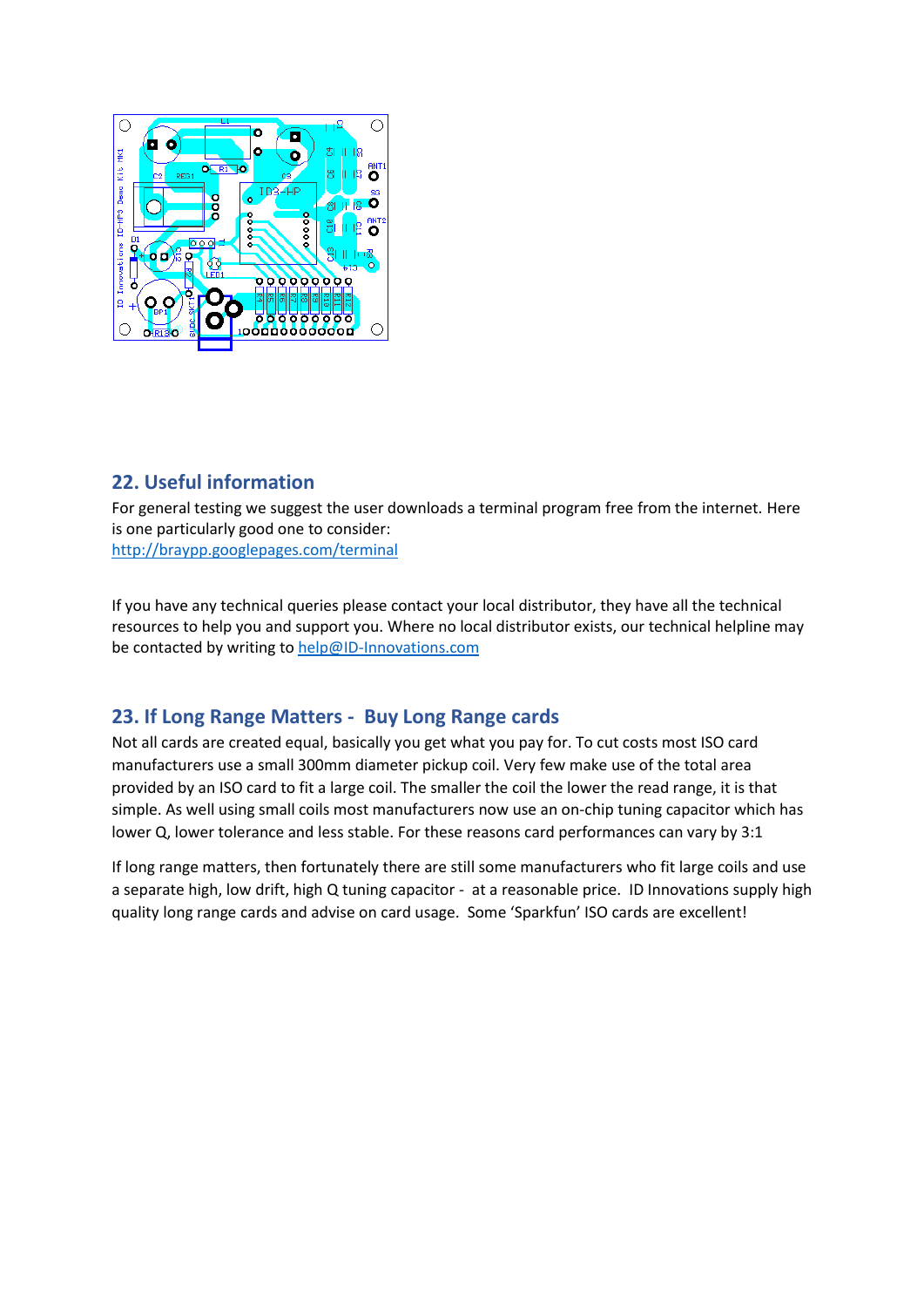# **24. Module Dimensions**



|    | ID3-HP |      |      |  |  |
|----|--------|------|------|--|--|
|    | Nom.   | Min. | Max. |  |  |
| A  | 12.0   | 11.6 | 12.4 |  |  |
| B  | 8.0    | 7.6  | 8.4  |  |  |
| C  | 15.0   | 14.6 | 15.4 |  |  |
| D  | 20.5   | 20.0 | 21.5 |  |  |
| E. | 18.5   | 18.0 | 19.2 |  |  |
| F  | 14.0   | 13.0 | 14.8 |  |  |
| G  | 22.0   | 21.6 | 22.4 |  |  |
| P  | 2.0    | 1.8  | 2.2  |  |  |
| H  | 5.92   | 5.85 | 6.6  |  |  |
| J  | 9.85   | 9.0  | 10.5 |  |  |
| W  | 0.66   | 0.62 | 0.67 |  |  |

## **25. Contact Information**

Worldwide Distribution and Sales [Wendy@ID-Innovations.com](mailto:Wendy@ID-Innovations.com)

Worldwide Technical Queries [help@ID-Innovations.com](mailto:help@ID-Innovations.com)

Technical Dept. [Georgepowell@ID-Innovations.com](mailto:Georgepowell@ID-Innovations.com)

Head Office ID Innovations, 21 Sedges Grove, Canning Vale, W.A. 6155